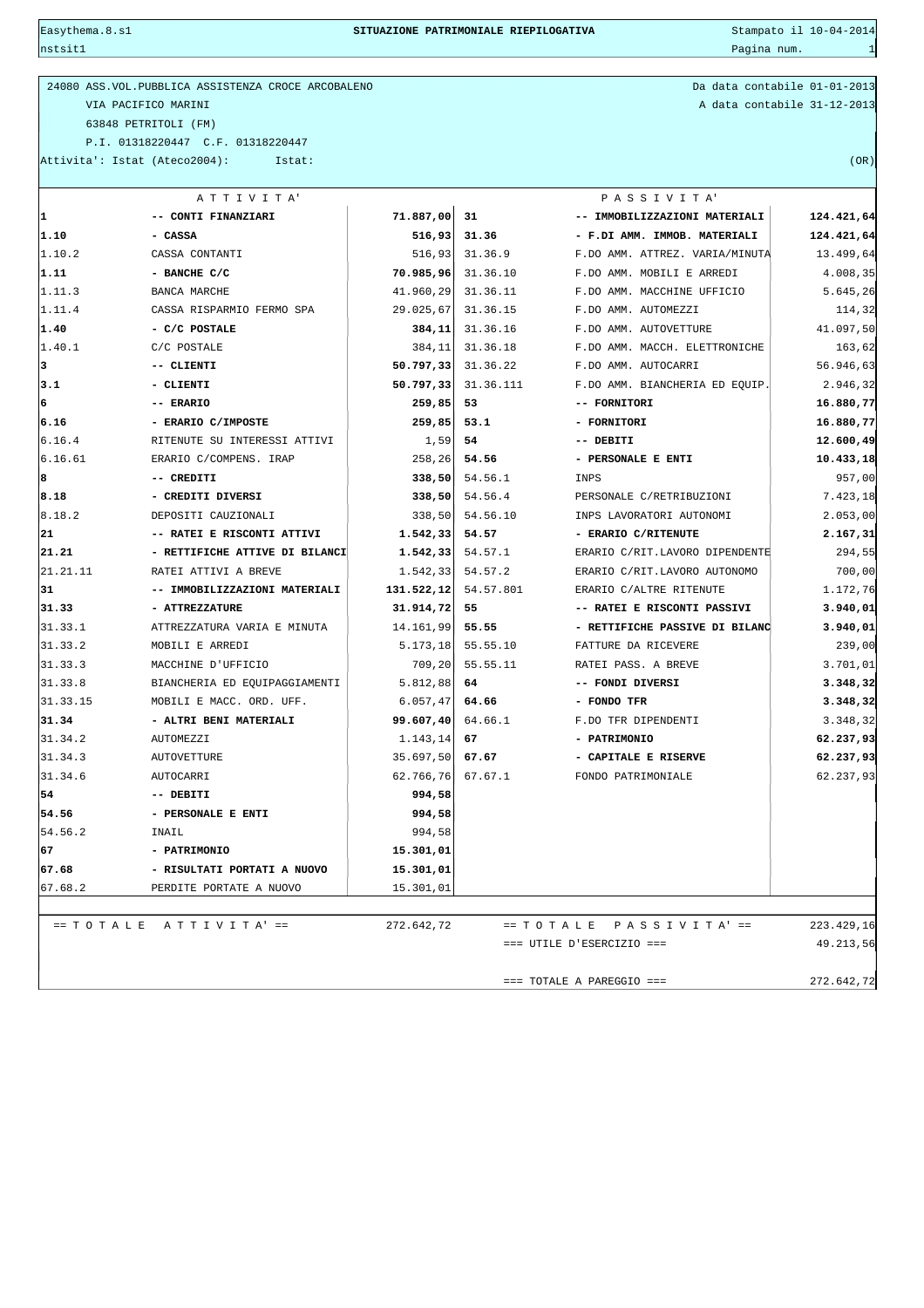nstsit1 Pagina num. 2

24080 ASS.VOL.PUBBLICA ASSISTENZA CROCE ARCOBALENO Da data contabile 01-01-2013 VIA PACIFICO MARINI A data contabile 31-12-2013 63848 PETRITOLI (FM) P.I. 01318220447 C.F. 01318220447 Attivita': Istat (Ateco2004): Istat: (OR)

|           | COSTI<br>Е<br>SPESE                       |                      |                        | RICAVI<br>Е<br>RENDITE         |            |
|-----------|-------------------------------------------|----------------------|------------------------|--------------------------------|------------|
| 72        | -- COSTI E ACQUISTI                       | 215.419,07 80        |                        | -- RICAVI                      | 264.632,63 |
| 72.72     | - ACQUISTI PER LA PRODUZIONE              | $4.612, 11$ 80.82    |                        | - RICAVI PER PRESTAZIONI       | 191.283,17 |
| 72.72.1   | ACQUISTI MATERIE PRIME                    |                      | 56,12 80.82.804        | TRASPORTI SANITARI EMERGENZA   | 15.002,01  |
| 72.72.3   | ACQUISTI MATERIALI DI CONSUMO             |                      | 1.046,63 80.82.805     | TRASPORTI SANITARI ORDINARI    | 79.336,68  |
| 72.72.802 | ACOUISTI MATERIALI SANITARIO              |                      | 3.509,36 80.82.806     | TRASPORTI STAND-BY             | 93.840,00  |
| 72.77     | - UTENZE E SERVIZI                        |                      | $3.103, 28$ 80.82.808  | TRASPORTI OSPEDALIERI          | 3.104,48   |
| 72.77.3   | SPESE TELEFONICHE                         | 1.635,00             | 80.85                  | - PROVENTI FINANZIARI          | 6,06       |
| 72.77.12  | SPESE TELEFONO CELLULARE                  | 1.468,28             | 80.85.1                | INTERESSI ATTIVI BANCARI       | 6,06       |
| 72.78     | - MANUTENZIONI E RIPARAZIONI              | 13.440,74 80.87      |                        | - RICAVI E PROVENTI DIVERSI    | 73.343,40  |
| 72.78.5   | MAN.RIP. AUTOMEZZI                        |                      | 8.736,56 80.87.14      | ABBUONI E ARROTONDAM. ATTIVI   | 6,12       |
| 72.78.50  | MANUTENZIONI E RIPARAZIONI                |                      | 4.704,18 80.87.150     | SOPRAVVENIENZE ATTIVE NON IMP. | 125,67     |
| 72.80     | - ESERCIZIO AUTOMEZZI                     |                      | $33.316, 23$ 80.87.802 | OBLAZIONI                      | 13.561,54  |
| 72.80.1   | CARB. E LUBR. AUTOMEZZI                   |                      | 22.574,80 80.87.803    | TESSERAMENTO                   | 4.602,85   |
| 72.80.2   | ASSICURAZIONI AUTOMEZZI                   |                      | 9.692,53 80.87.810     | OBLAZIONI IN MEMORIA           | 3.669,01   |
| 72.80.5   | AUTOSTRADE AUTOMEZZI                      |                      | 1.018,38 80.87.815     | RIMBORSI ASSICURAZIONI         | 15.500,00  |
| 72.80.805 | CANONE TELEPASS                           |                      | 30,52 80.87.816        | RIMBORSI UTIF                  | 2.052,75   |
| 72.81     | - COSTO PERSONALE DIPENDENTE              |                      | 27.155,88 80.87.821    | PROVENTI DA ORGANIZZAZIONE ATT |            |
|           |                                           |                      |                        | IVITA'PROMOZIONALI             | 13.183,30  |
| 72.81.1   | RETR. LORDE<br>PERS. PRODUTTIVO           |                      | 19.658,03 80.87.824    | PROVENTI PER 5 PER MILLE       | 3.781,67   |
| 72.81.2   | ONERI SOCIALI PERS. PRODUTTIVO            |                      | 5.291,52 80.87.825     | CONTRIBUTI DA ENTI             | 14.060,49  |
| 72.81.4   | QUOTE TFR<br>PERS. PRODUTTIVO             | 1.298, 81            | 80.87.826              | CONTRIBUTO ANNUALE COMUNI      | 2.800,00   |
| 72.81.45  | CONTRIBUTI INAIL                          | 907,52               |                        |                                |            |
| 72.82     | - COSTI DIVERSI DEI DIPENDENTI            | 390,83               |                        |                                |            |
| 72.82.31  | VESTIARIO                                 | 390,83               |                        |                                |            |
| 72.83     | - SPESE COMMERCIALI E VENDITA             | 2.505,94             |                        |                                |            |
| 72.83.2   | INSERZIONI E STAMPATI PUBBLIC.            | 1.343,35             |                        |                                |            |
| 72.83.5   | SPESE COMMERCIALI VARIE                   | 350,33               |                        |                                |            |
| 72.83.20  | DEPLIANTS E MATERIALE PUBBLIC.            | 167,71               |                        |                                |            |
| 72.83.68  | RIMBORSO SERVIZI VARI                     | 644,55               |                        |                                |            |
| 72.84     | - SERVIZI E CONSULENZE                    | 91.082,99            |                        |                                |            |
| 72.84.7   | CONSULENZE LEGALI                         | 1.500,00             |                        |                                |            |
| 72.84.9   | CONSULENZE COMMERCIALISTI                 | 4.440,80             |                        |                                |            |
| 72.84.14  | CONTRIBUTO INPS L.335/95 CONS.            | 13.012,23            |                        |                                |            |
| 72.84.21  | COLLABORAZIONI COORD. CONT.               | 72.020,96            |                        |                                |            |
| 72.84.22  | COMPENSI OCCASIONALI                      | 109,00               |                        |                                |            |
| 72.85     | - LOCAZIONI, AFFITTI E CANONI             | 14.838,33            |                        |                                |            |
| 72.85.3   | CANONI LEASING                            | 13.875,30            |                        |                                |            |
| 72.85.5   | CANONI DI MANUTENZIONE                    | 963,03               |                        |                                |            |
| 72.86     | - SPESE AMMINISTRATIVE                    | 762,67               |                        |                                |            |
| 72.86.1   | CANCELLERIA VARIA                         | 447,93               |                        |                                |            |
| 72.86.3   | POSTALI                                   | 314,74               |                        |                                |            |
| 72.87     | - SPESE GENERALI                          | 10.910,52            |                        |                                |            |
| 72.87.3   | VALORI BOLLATI E CC.GG.                   | 31,80                |                        |                                |            |
| 72.87.7   | SPESE GENERALI VARIE                      | 358,70               |                        |                                |            |
| 72.87.8   | ABBUONI E ARROTONDAM. PASSIVI             | 15,27                |                        |                                |            |
| 72.87.801 | QUOTA SERVIZI COPASS                      | 353,56               |                        |                                |            |
| 72.87.802 | QUOTA ASSOCIATIVA ANPAS                   | 3.654,89             |                        |                                |            |
| 72.87.803 | SPESE GESTIONE SEDE                       | 3.250,61             |                        |                                |            |
| 72.87.808 | TESSERE ANPAS                             | 500,00               |                        |                                |            |
| 72.87.811 | SPESE ORGANIZZAZIONE ALTRE ATT            |                      |                        |                                |            |
| 72.88     | IVITA' PROMOZIONALI<br>- ONERI FINANZIARI | 2.745,69<br>1.229,55 |                        |                                |            |
| 72.88.1   | INT.PASSIVI BANCARI                       | 411,40               |                        |                                |            |
|           |                                           |                      |                        |                                |            |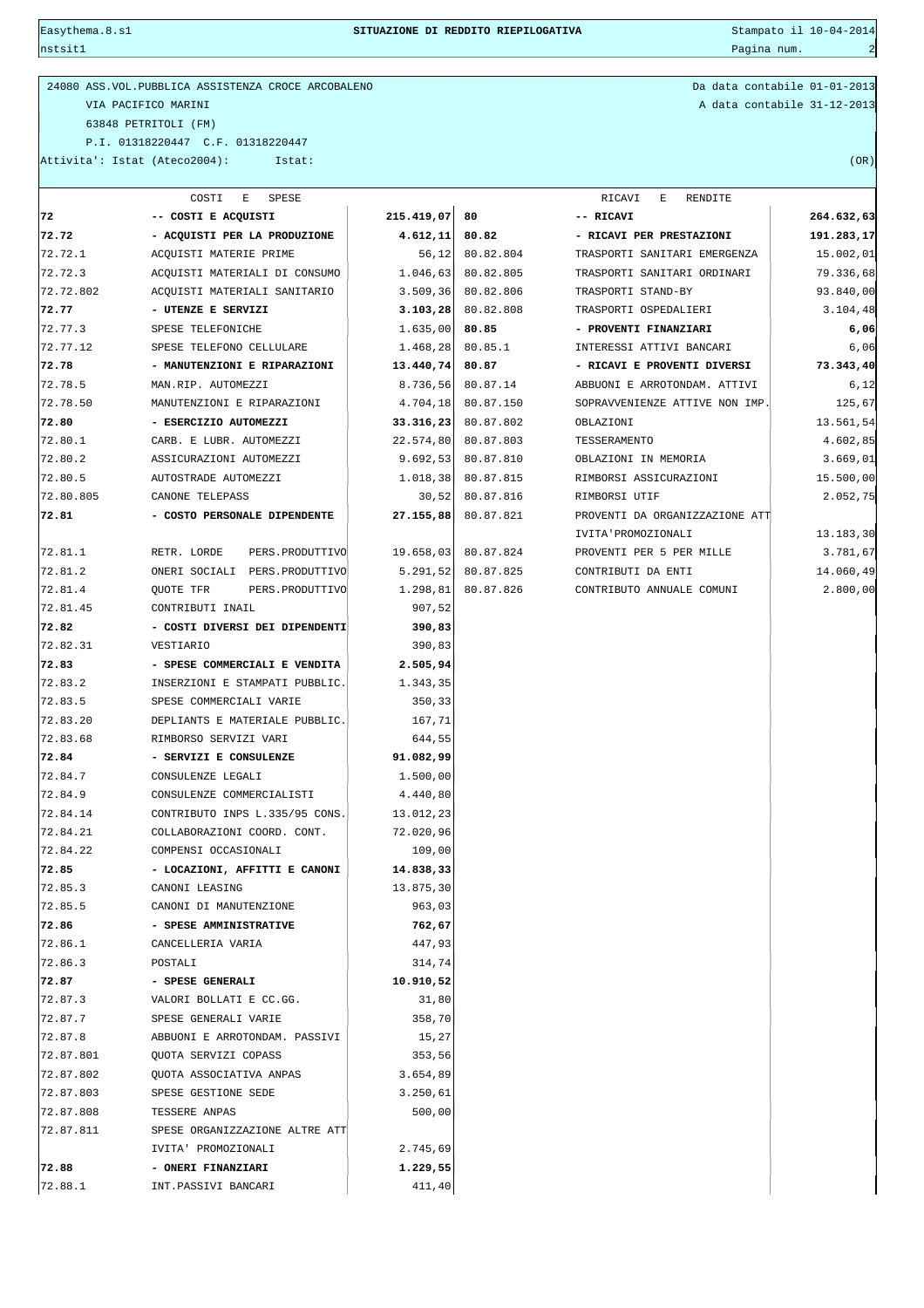Easythema.8.s1 **SITUAZIONE DI REDDITO RIEPILOGATIVA** Stampato il 10-04-2014 nstsit1 Pagina num. 3 September 2008 - 2008 - 2008 - 2008 - 2008 - 2008 - 2008 - 2008 - 2008 - 2008 - 2008 - 3 24080 ASS.VOL.PUBBLICA ASSISTENZA CROCE ARCOBALENO Da data contabile 01-01-2013 VIA PACIFICO MARINI A data contabile 31-12-2013 63848 PETRITOLI (FM) P.I. 01318220447 C.F. 01318220447 Attivita': Istat (Ateco2004): Istat: (OR) COSTI E SPESE RICAVI E RENDITE  $72.88.3$  COMMISSIONI E SPESE BANCARIE  $\vert$  753,96 |<br>| 72.88.201 INT.PASSIVI IND. | 64,19 **72.89 - AMM. ORD. BENI MATERIALI 2.717,20** |<br>| 72.89.4 AMM.ORD. MOBILI E ARREDI 551,73 72.89.6 AMM.ORD. MACCHINE UFFICIO 66,29 72.89.10 AMM.ORD. AUTOMEZZI 114,32 72.89.12 AMM.ORD. AUTOCARRI 257,50  $|72.89.13$  AMM.ORD. ATTR. VARIA E MINUTA  $|$  381,85  $72.89.50$  AMM.ORD. MACCH. ELETTRON. UFF. 163,62 72.89.84 AMM.ORD. BIANCHERIA ED EQUIP. 1.181,89 **72.93 - ONERI TRIBUTARI 3.396,46** 72.93.6 MULTE E SANZIONI 57,46 72.93.29 IRAP 3.339,00 **72.94 - ONERI STRAORDINARI/ORDINARI 5.956,34** |<br>| 72.94.3 SOPRAVVENIENZE PASSIVE | 5.956,34 == T O T A L E C O S T I == 215.419,07 == T O T A L E R I C A V I == 264.632,63 === UTILE D'ESERCIZIO === 49.213,56  $==$  TOTALE A PAREGGIO  $==$  264.632.63